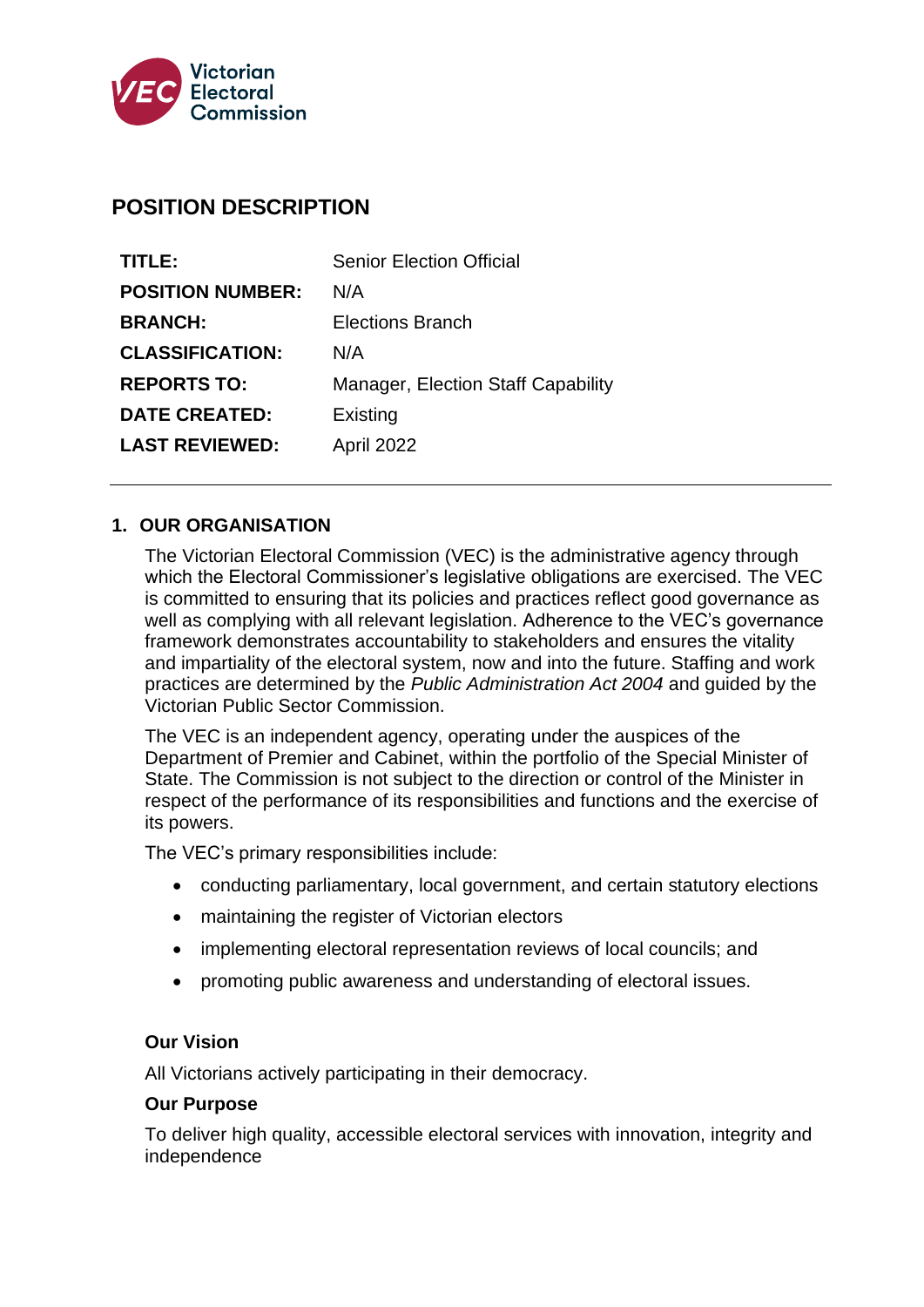

#### **Our Values**

- **Independence:** acting with impartiality and integrity
- **Accountability:** transparent reporting and effective stewardship of resources
- **Innovation:** shaping our future through creativity and leadership
- **Respect:** consideration of self, others and the environment
- **Collaboration:** working as a team with partners and communities

## **2. ROLE CONTEXT AND PURPOSE**

The Elections Branch within the VEC is responsible for the management of election operations for State, local government and fee-for-service elections. More specifically, the Elections Branch is responsible for:

- large-scale and time critical projects including election infrastructure, computing and voting services and compulsory voting enforcement;
- the recruitment, appointment, training and support of the VEC's election staff;
- the development of election procedures, manuals, handbooks, forms and online learning products for election staff and candidates;
- overseeing the engagement, delivery, and closure of election services to local government and fee-for-service clients;
- establishing and monitoring election integrity measures; and
- the VFC Warehouse.

The Branch also contributes to the consideration and development of electoral regulation.

To deliver State and local government elections, the VEC maintains a pool of Senior Election Officials (SEOs). These SEOs are developed through a rigorous training and development program to ensure they are ready, willing and capable to fill election management roles during election events.

SEO roles include Election Manager or Assistant Election Manager for Victorian State elections and Victorian local government elections. Appointments to these roles are for a set duration and do not continue from one election to another.

SEOs appointed to election management roles are engaged for a full-time intensive period of up to 10 weeks during the defined election period. This may involve working outside of normal working hours in times of high activity, including over election weekend. Outside this period, they will be required to satisfactorily complete all relevant training, as well as undertake approved activities including inspecting voting centres and sourcing election offices.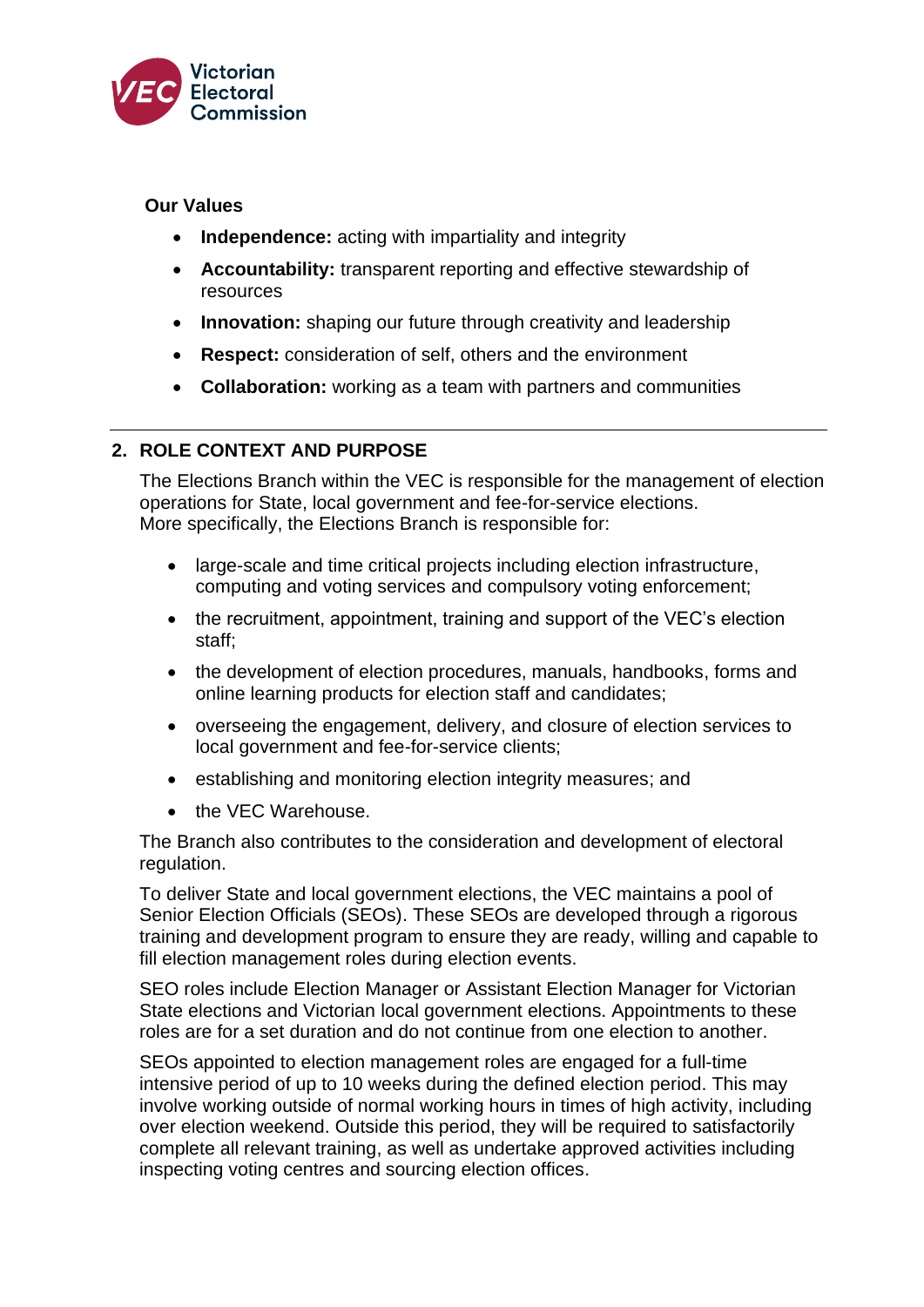

Appendix 1 provides a broad outline of time commitment and training requirements for SEOs appointed to a management role.

Note: The SEO role is significantly more involved than other election staff roles, including those in voting centres on Election Day. The VEC maintains a separate register for casual election staff.

#### **3. ACCOUNTABILITIES**

- 3.1. Be available and capable of appointment to SEO roles during the period specified for the conduct of state and local government elections.
- 3.2. Successfully undertake all necessary training to enable appointment to election management team roles.
- 3.3. Be responsible for the management of delegated functions in relation to the conduct of an election, following election procedures and integrity measures as defined by the election manual and the VEC.
- 3.4. Undertake the assigned role in an impartial, efficient and professional manner, providing excellent customer service and demonstrating VEC values.
- 3.5. Report to the appointed Election Support Officer (ESO) during an election appointment ensuring that the ESO is given timely and accurate information to provide guidance and make informed decisions.
- 3.6. Be familiar with and adhere to the VEC code of conduct, VEC policies, guidelines and procedures, and risk management protocols.
- 3.7. Maintain a safe working environment for employees without risk which includes providing information, instruction and supervision to employees to enable them to work safely, monitoring the performance of the VEC and Branch Health & Safety objectives, and implementing appropriate actions to ensure the objectives are achieved.
- 3.8. Other duties as defined by the relevant duty statement or as requested.

## **4. KEY SELECTION CRITERIA**

- 4.1. Demonstrated operational 'hands-on' project management skills with a proven record of achievement in leading multiple complex projects, including the ability to co-ordinate tasks, set priorities and see projects through to successful completion in accordance with inflexible deadlines.
- 4.2. Demonstrated capacity to develop and manage a team, through delegation, supervision, motivation and training of staff, and ability to address and resolve issues concerning team performance.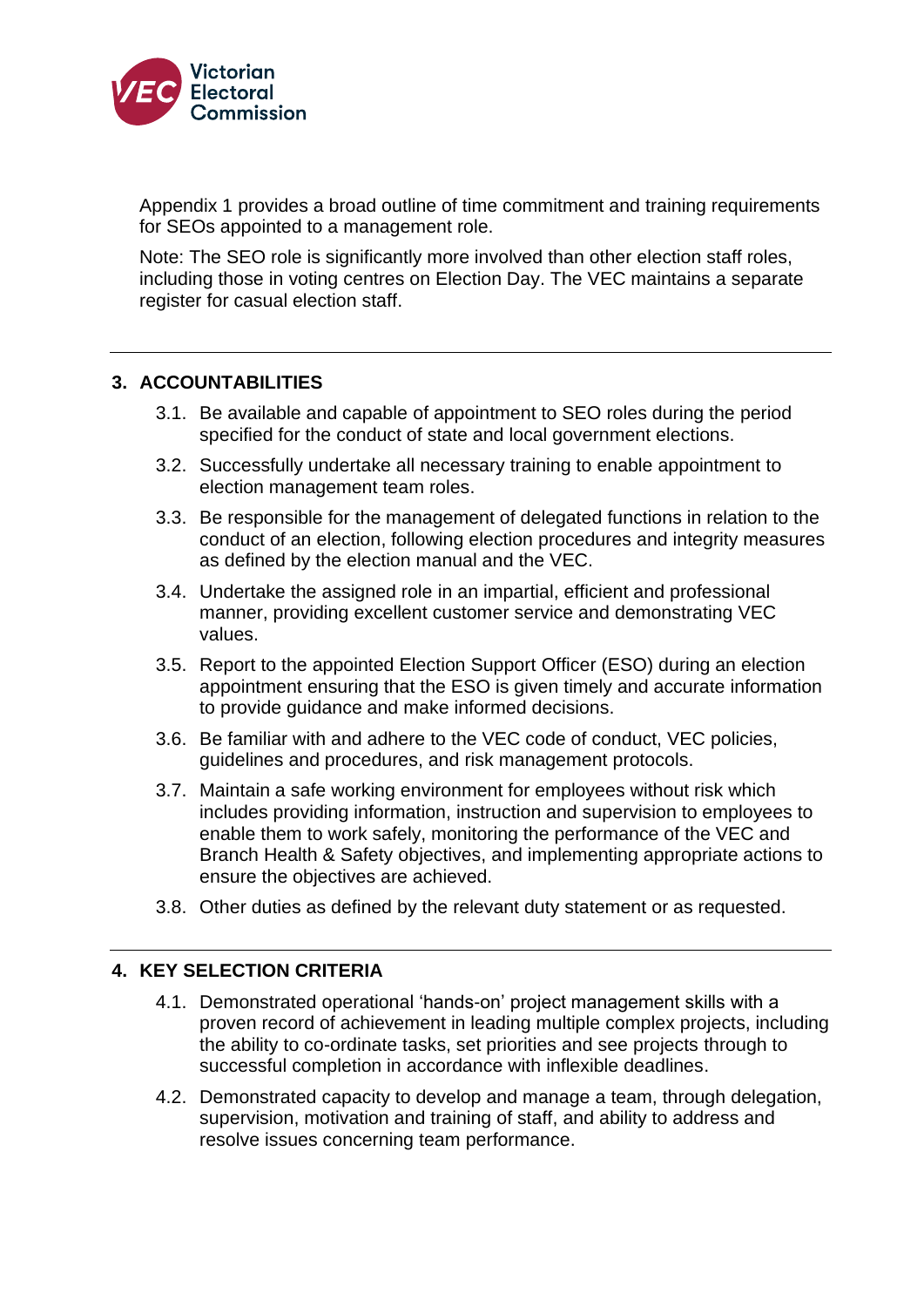

- 4.3. Well-developed communication and interpersonal skills, demonstrated through ability to negotiate and work effectively with a wide range of internal and external stakeholders, including candidates and members of the public.
- 4.4. Demonstrated ability to adhere to strict procedures, maintain close attention to detail, and maintain thorough and accurate documentation while working to tight timelines.
- 4.5. Demonstrated ability to problem solve and prioritise effectively when under pressure while working to immovable deadlines.
- 4.6. Demonstrated capability to learn and adapt to new business systems and computer systems and adapt positively to changing procedures and technologies.

## **5. ELIGIBILITY**

## **5.1 Political Impartiality**

The VEC must act in a completely impartial way in all its activities, operations and dealings with stakeholders. Senior Election Officials must not engage in any activities or behaviour that would bring into question the independence or impartiality of the VEC in undertaking its various functions.

In accordance with section 17A of the *Electoral Act 2002*, the VEC may ask applicants for disclosure of specific political activities that could compromise the perceived independence of the organisation.

If you are invited to paid SEO Pool Selection Training, you will be required to complete a Disclosure of Political Activities form. Invitation to the SEO pool will be made subject to satisfactory completion and assessment of this form. Please read further information about the process at

<https://www.vec.vic.gov.au/Employment/PoliticalDisclosure.html>

## **5.2 Neutrality**

As the VEC is responsible for the independent conduct of local government elections and representation reviews, it is recommended that Senior Election Officials do not engage in activities relating to local council matters that are visible in the public domain. Activities such as lobbying and debate on local council matters may lead to the perception that the VEC's neutrality is being compromised.

The VEC will ask applicants to disclose any personal lobbying or activities in relation to local council matters that could compromise the perceived impartiality and neutrality of the organisation.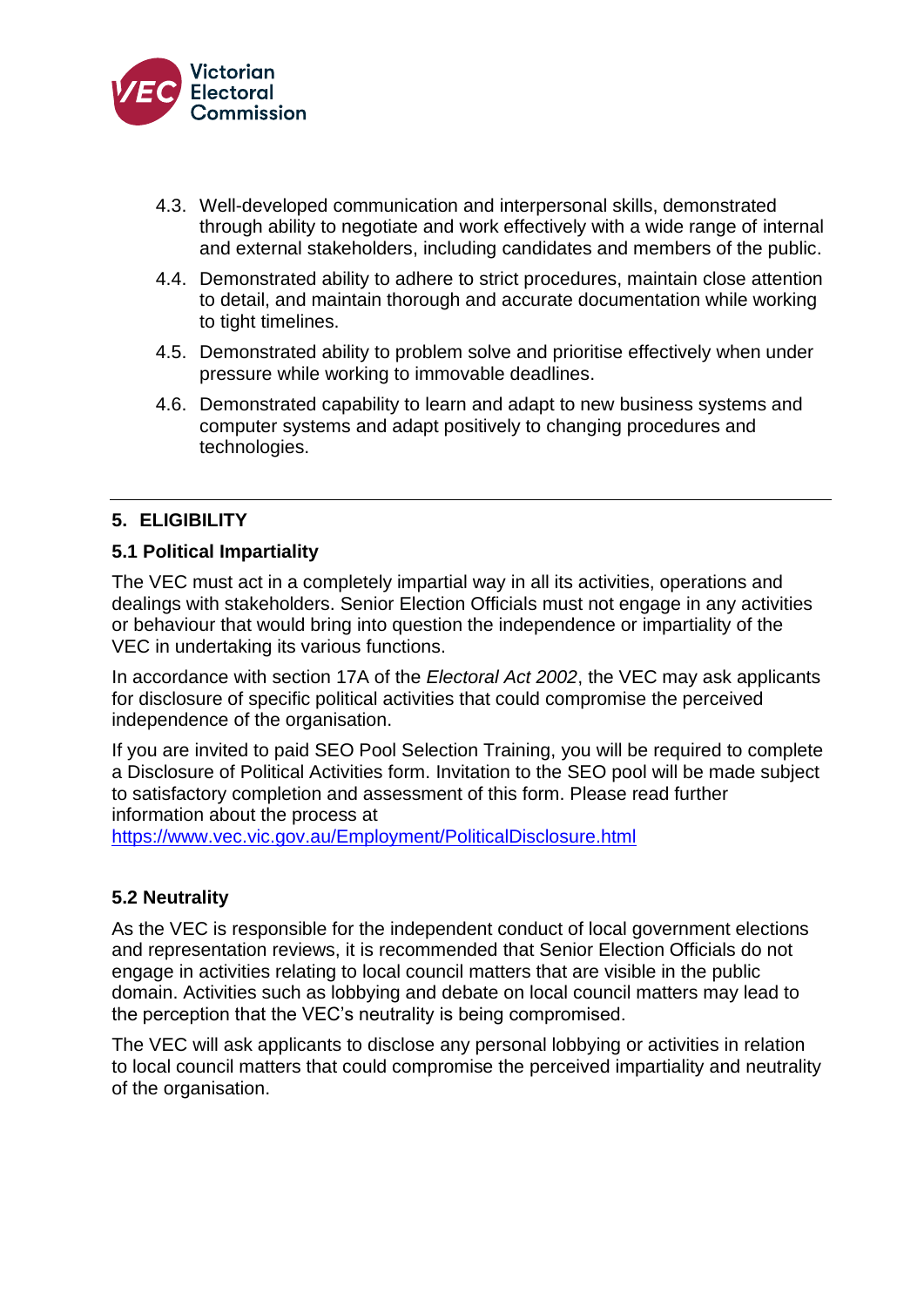

#### **5.3 Rights to work in Australia**

You can gain employment with the VEC if you are:

- an Australian citizen: a birth certificate, citizenship certificate or current passport is proof of eligibility
- a permanent resident of Australia or New Zealand citizen who has entered Australia on a valid passport: you are allowed to stay and work in Australia without restriction, or
- a non-citizen with a valid visa that provides work rights: a current passport containing the visa is proof of eligibility. As the visa has an expiry date, noncitizens can only engage in casual, temporary or fixed term roles that do not extend beyond the expiry date.

Visitors on a Working Holiday visa are permitted to work in temporary or casual roles, but for no longer than six months with any one employer.

#### **5.4 Working with Children**

The VEC is committed to child safety and wants children to be safe, happy and empowered. The VEC has zero tolerance of child abuse and understands its legal and moral obligations to treat concerns seriously and report allegations, safety and wellbeing concerns to authorities. The VEC is committed to the cultural safety of all children including Aboriginal children and children from culturally and/or linguistically diverse backgrounds, and to providing a safe environment for children with a disability, children experiencing homelessness and young people in detention. As an employee of the VEC you must act consistently within these commitments to child safety.

SEOs must have a current Employee Working with Children Check (WWCC) card (or the ability to obtain within required timeframes). More information on WWCCs can be found at [https://www.workingwithchildren.vic.gov.au/.](https://www.workingwithchildren.vic.gov.au/)

#### **5.5 National Police Records Check**

SEOs must have the ability to obtain a satisfactory National Police Records Check within the required timeframes. More information on NPCs can be found at <https://www.police.vic.gov.au/national-police-records-checks/>

## **6. OHS RESPONSIBILITIES**

Safety is everyone's responsibility at the VEC.

The VEC and its employees are committed to providing and maintaining a working environment which is safe and without risk to the health of all employees, clients, contractors and visitors. This commitment also extends to ensuring that the work of the VEC does not place the Victorian community at risk of injury, illness, disease or any form of property damage.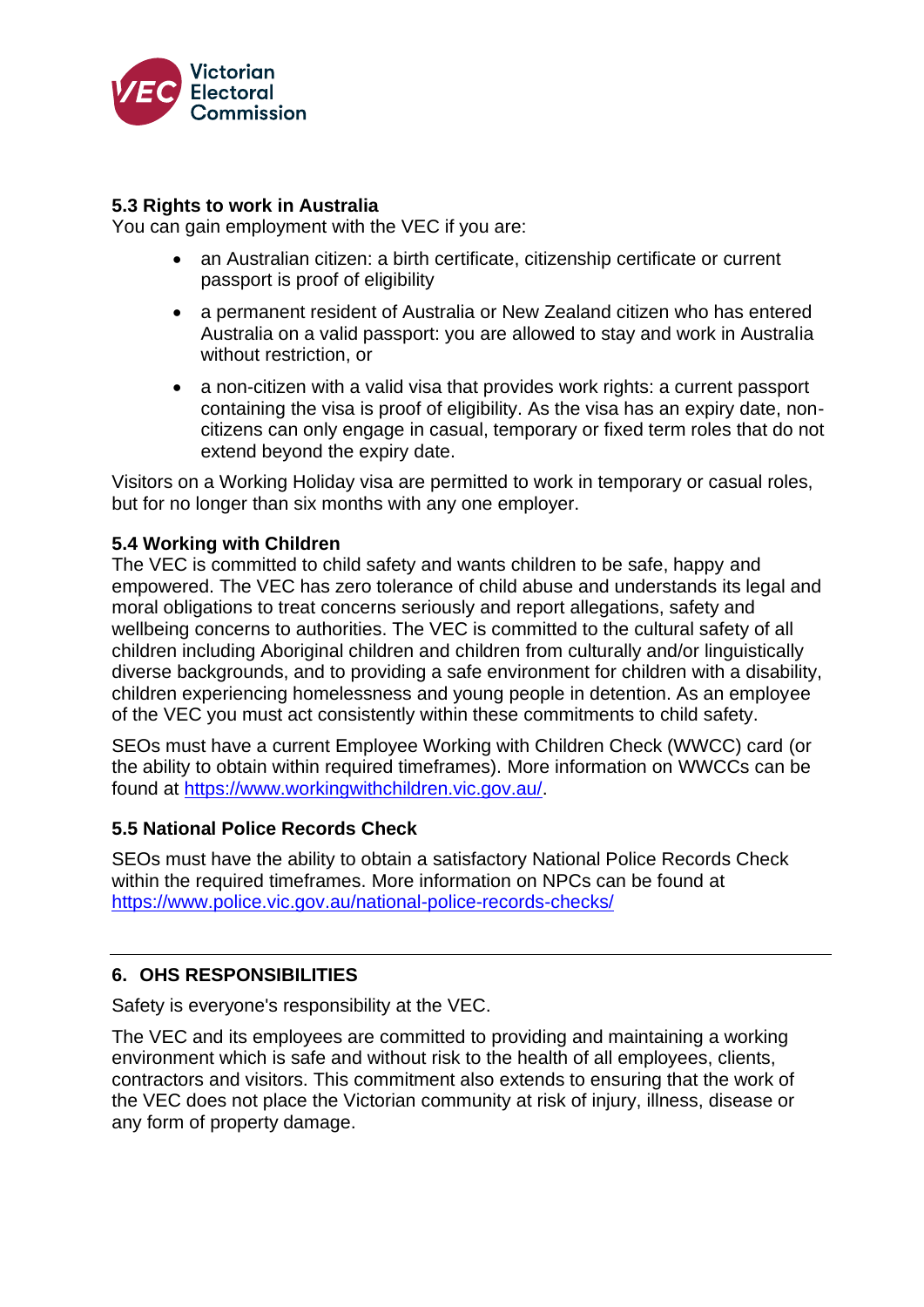

In the context of Occupational Health and Safety (OHS) policies, procedures, training, and instruction, as detailed in section 25 of the *Occupational Health and Safety Act 2004*, employees are responsible for ensuring that they:

- follow reasonable instruction
- cooperate with their employer, and
- at all times, take reasonable care of their health and safety and for the safety of others in the workplace.

Employees are required to be familiar with, adhere to, and where applicable use relevant policies, guidelines, procedures and risk assessment tools to minimise OHS risks in the workplace.

In this role, the known risks include basic manual handling and sedentary computerbased desk work. The role involves interface with members of the public and may also involve travel. Travel and driver safety procedures and the Harassment, Discrimination, Workplace Bullying and Anti-violence policy will need to be followed.

## **7. EQUAL OPPORTUNITY EMPLOYER**

The VEC values the contribution of all employees and fair and equitable treatment of all people is integral to all activities. As such the VEC offers reasonable adjustments for applicants with disabilities on request.

The VEC is an equal opportunity employer and welcomes applicants from a diverse range of backgrounds. The VEC strongly encourages applications from Aboriginal and Torres Strait Islander people. The VEC aims to attract a diverse pool of applicants and focus on the genuine and essential requirements of the job using a merit-based selection process.

The VEC is committed to embracing reconciliation within the organisation and across Victoria's electoral system. Please read further information about the VEC's Reconciliation Action Plan at

<https://www.vec.vic.gov.au/About/ReconciliationActionPlan201719.html>

## **8. OTHER RELEVANT INFORMATION**

- You must comply with the VEC's Code of Conduct for Election Staff.
- Applicants who have been previously employed within the Victorian Public Sector must be asked whether they accepted a Voluntary Departure Package (VDP). There is a general prohibition on any form of re-employment of a former public servant who has accepted a VDP for a period of three years following receipt of the package.
- You need to disclose any pre-existing illness or injury that you know about which could be reasonably foreseen to be affected by the described work duties.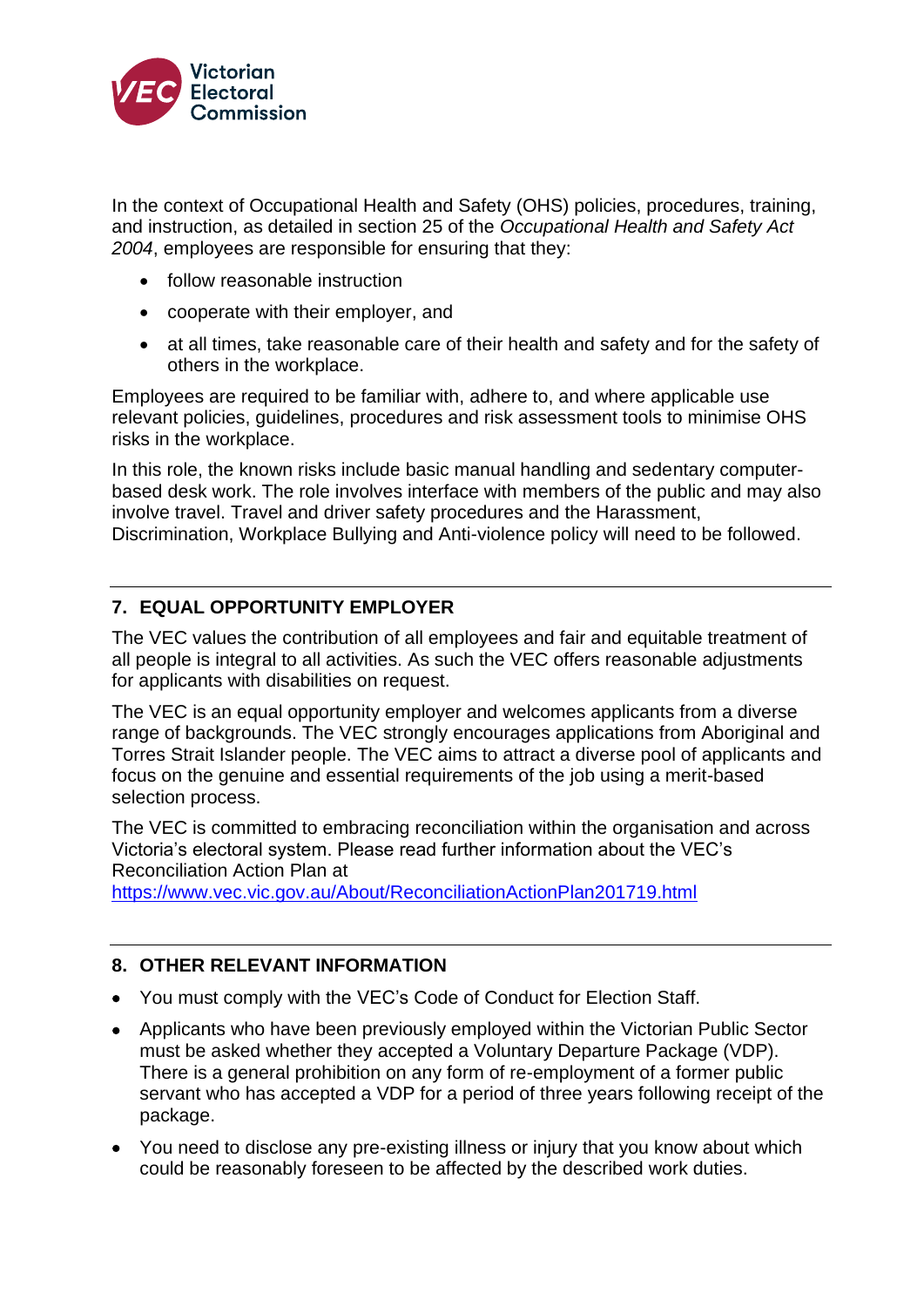

Pursuant to section 41 of the *Workplace Injury Rehabilitation and Compensation Act 2013*, failure to disclose such a condition will mean that if employed, you will not be paid compensation for that condition.

- Work outside normal hours may be required to meet deadlines, including working weekends leading up to, during, and after elections.
- The VEC is a smoke free environment.

## **9. PRIVACY NOTIFICATION**

The VEC requires declarations and personal information relevant to your employment. The collection and handling of this information will be consistent with the requirements of the *Privacy and Data Protection Act 2014*.

Further information on the VEC can be found at https://www.vec.vic.gov.au/PrivacyAtTheVEC.html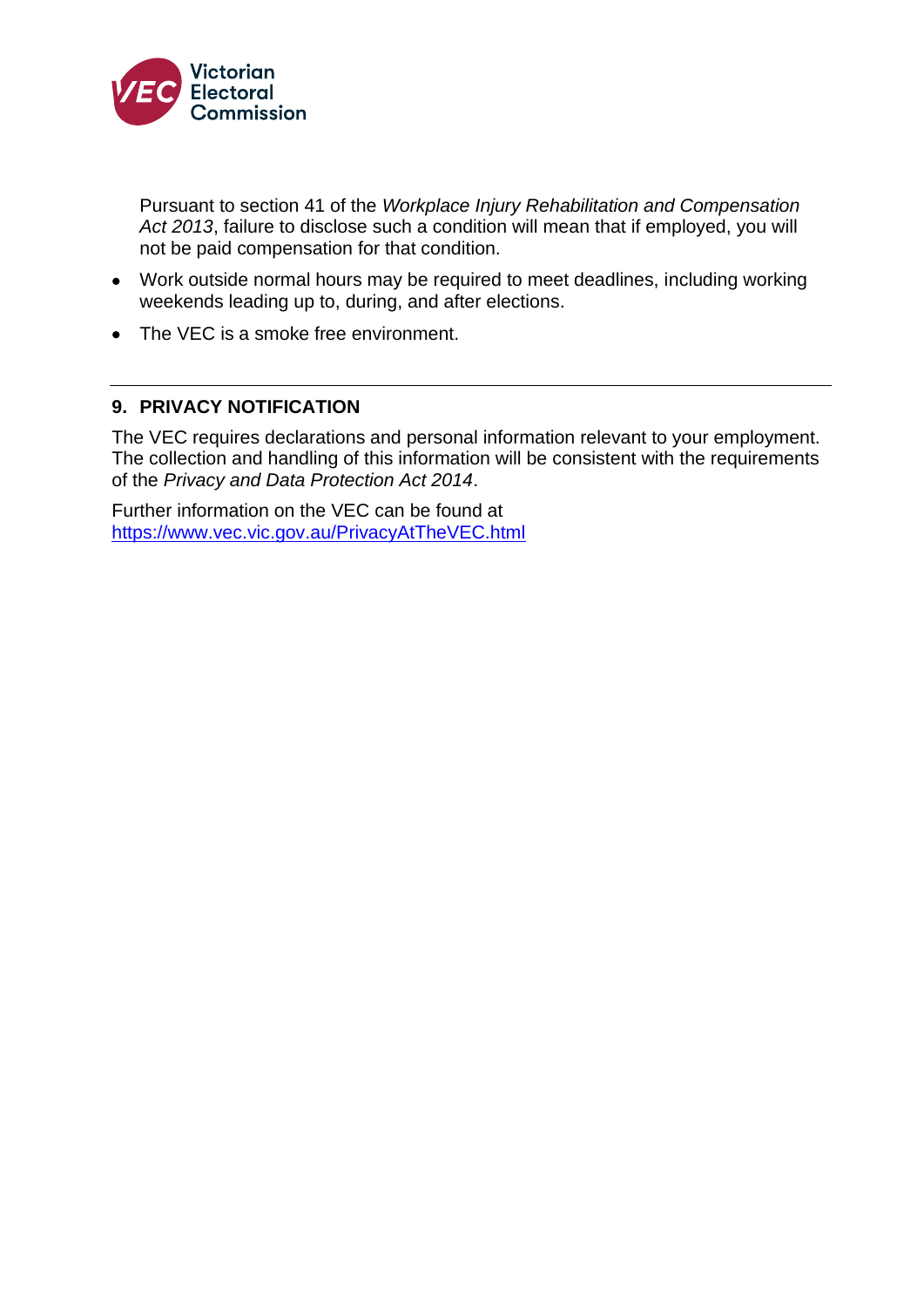

#### **APPENDIX 1: TRAINING AND AVAILABILITY REQUIREMENTS**

Short-listed applicants will be required to complete a 2-hour group interview via Microsoft Teams in **early June 2022**.

Following interviews, provisionally successful applicants must be available to attend a paid 1-day SEO Pool Selection Session in the Melbourne CBD in **mid-June 2022**. Applicants from regional areas may be eligible for the provision of accommodation in order to attend the SEO Pool Selection Session. An additional 3-hours of paid online home study must also be completed prior to attending the SEO Pool Selection Session.

Following the SEO Pool Selection Session, successful applicants will be invited to join the SEO Pool.

SEOs from the pool that are appointed to roles for the 2022 State election are required to undertake an election training program for the role. Availability requirements for training and work for the 2022 State election are below.

| <b>Election Type</b>                          | Victorian State Parliamentary election                                                                                                                                                                       |  |
|-----------------------------------------------|--------------------------------------------------------------------------------------------------------------------------------------------------------------------------------------------------------------|--|
| <b>Election Day</b>                           | 26 November 2022 and every four years after that                                                                                                                                                             |  |
| <b>Training</b><br><b>Requirements</b>        | 2-day introduction to elections training in late June 2022<br>٠<br>25 hours of digital home study training in July 2022 (flexible<br>٠<br>timing)<br>4-day face-to-face training program in August 2022<br>٠ |  |
| <b>Likely Election</b><br><b>Requirements</b> | Occasional days between June and September 2022<br>٠<br>Full-time from mid-October to mid-December 2022<br>٠                                                                                                 |  |